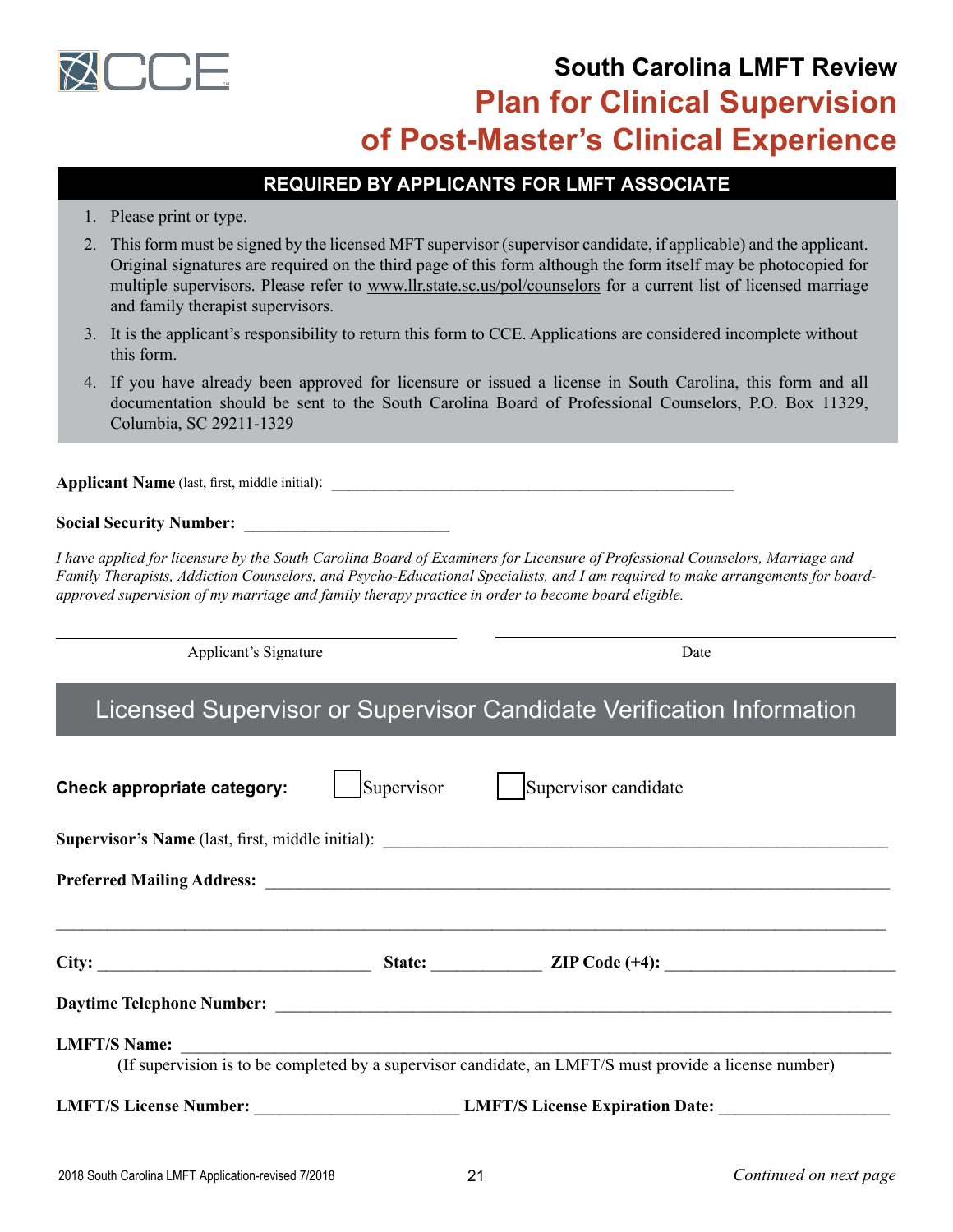As per Regulation 36-08(3), applicants for full licensure must submit evidence satisfactory to the board of a minimum of 1,500 hours of supervised clinical experience in the practice of marriage and family therapy performed over a period of not less than two years under the supervision of a licensed marriage and family therapy supervisor or supervisor candidate or other qualified licensed mental health practitioner as approved by the board. The experience must include a minimum of 1,500 hours of direct client contact with individuals, couples, families, or groups of which a minimum of 150 hours are to be spent in immediate supervision with the licensed marriage and family therapist supervisor or supervisor candidate. The 150 hours are to be 100 hours of individual supervision and 50 hours of either group or individual supervision. For more information about supervisory requirements, contact the South Carolina licensing board at 803-896-4658.

**Provide details of your plan to complete the required supervised experience.** The dates must reflect a two-year period beginning no earlier than you anticipate being licensed as an LMFT associate. Incomplete plans will delay your application process. If you have questions regarding the completion of this form, refer to page 3 or contact CCE.

| Facility name, address, telephone<br>and type of work experience<br>(planned over two years) | <b>Position title</b> | <b>From</b><br>month/year | To<br>month/year |
|----------------------------------------------------------------------------------------------|-----------------------|---------------------------|------------------|
|                                                                                              |                       |                           |                  |

### **1. Plan for supervised clinical experience of direct marriage and family therapy client contact:**

(Must reflect a minimum of 1,380 hours of supervised clinical experience)

|                                                                                                                                                                                                                             | <b>Total</b> | <b>From</b> | То         |
|-----------------------------------------------------------------------------------------------------------------------------------------------------------------------------------------------------------------------------|--------------|-------------|------------|
|                                                                                                                                                                                                                             | <b>Hours</b> | month/year  | month/year |
| Plan for 1,380 hours of direct client contact with<br>individuals, couples, or groups under the supervision<br>of an LMFT supervisor, LMFT supervisor candidate, or<br>other qualified licensed mental health practitioner. |              |             |            |

**2. Plan for required 120 hours of post-master's immediate supervision by a licensed marriage and family therapy supervisor or supervisor candidate:**

|    |                                                                                                               | <b>Total</b><br><b>Hours</b> | <b>From</b><br>month/year | To<br>month/year |
|----|---------------------------------------------------------------------------------------------------------------|------------------------------|---------------------------|------------------|
| Α. | Individual (a minimum of 100 hours<br>required to be individual supervision)                                  |                              |                           |                  |
| В. | Group                                                                                                         |                              |                           |                  |
|    | Total hours of supervision by a licensed<br>marriage and family therapy supervisor or<br>supervisor candidate |                              |                           |                  |